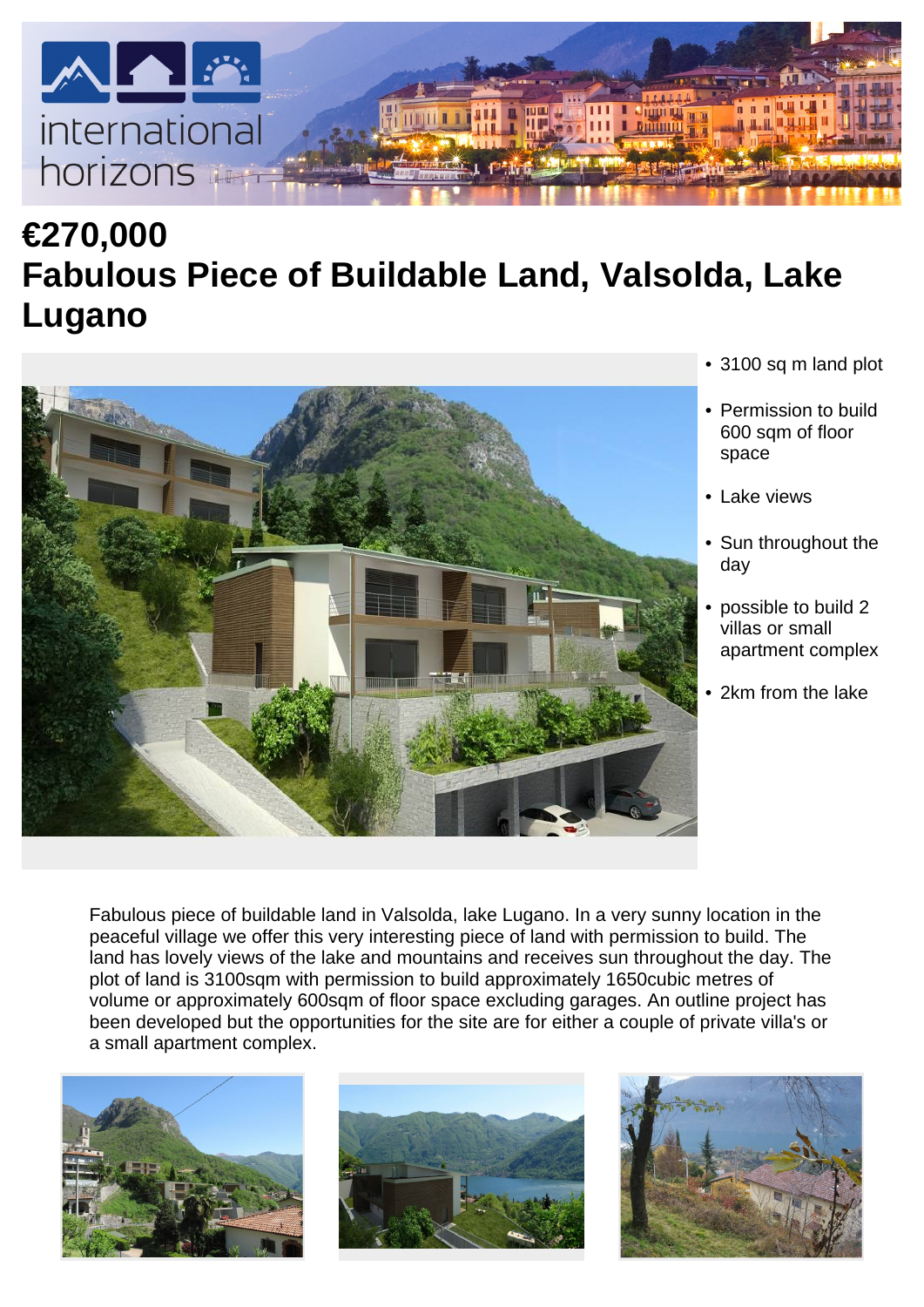## **Fabulous Piece of Buildable Land, Valsolda**

Fabulous piece of buildable land in Valsolda, lake Lugano.

In a very sunny location in the peaceful village of Valsolda on Lake Lugano (in Italy) we offer this very interesting piece of land with permission to build. The land is approximately 2km from the lake and pretty waterfront and is served by an easy car access. The land has lovely views of the lake and mountains and receives sun throughout the day.

The plot of land is 3100sqm with permission to build approximately 1650cubic metres of volume or approximately 600sqm of floor space excluding garages. An outline project has been developed but the opportunities for the site are for either a couple of private villa's or a small apartment complex.

Build costs in Italy range between 1500 euros per square metre to 2000 euros per square metre depending upon the architectural design and specification finish of the project. We have English speaking architects on Lake Como who are currently building private villas for international clients and can assist with any advice required in relation to the design and construction of projects in Italy.

More information upon request

Price from 270,000 euros (plus 3%+VAT marketing / finders fee)

*International Horizons have a well-established team of British colleagues living and working exclusively on the Italian Lakes, who provide a professional, efficient and proactive approach to purchasing properties in Italy, including (if required), a comprehensive architectural and refurbishment service.*